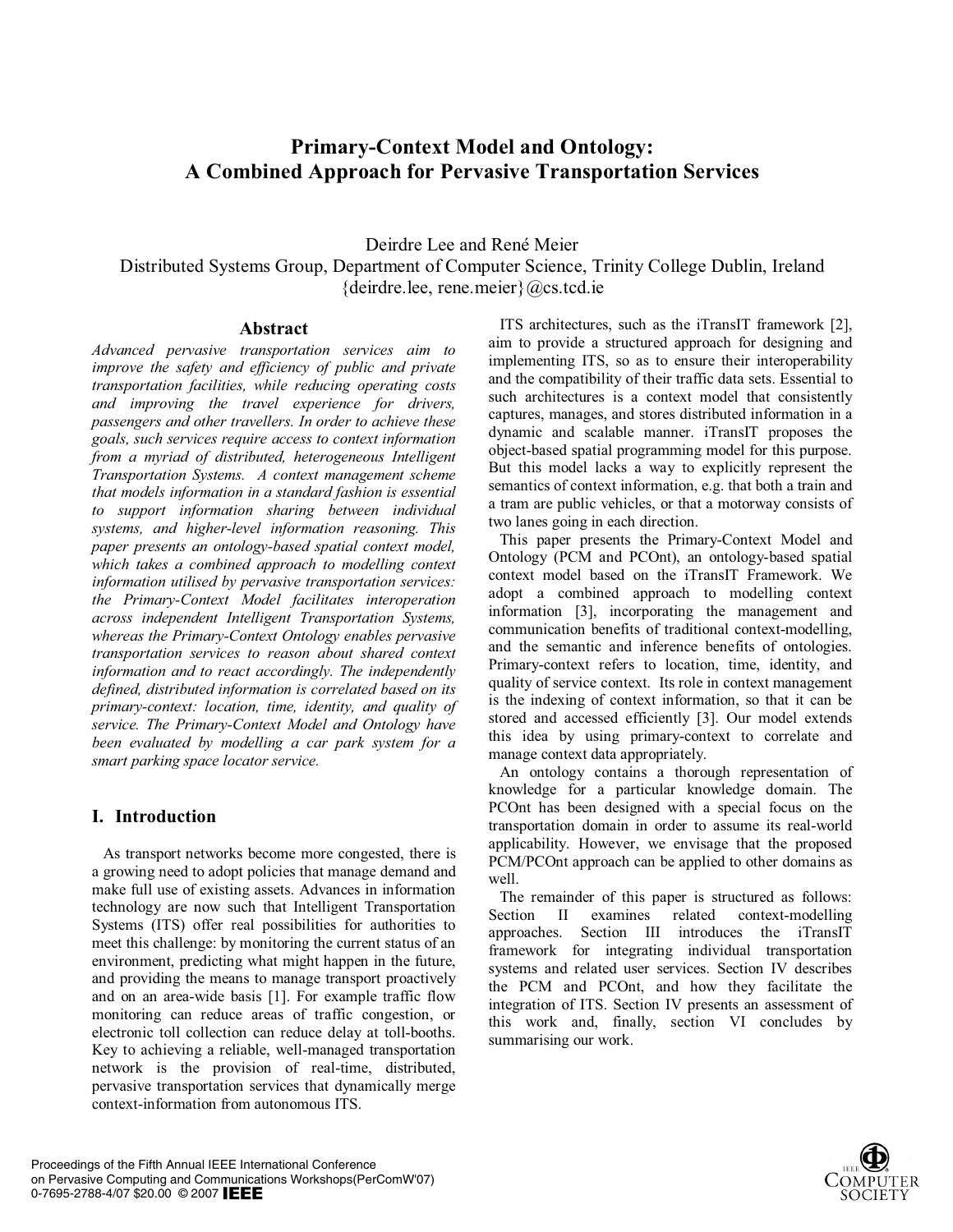### **II. Related Work**

Recent context-aware research has focused on toolkits and infrastructures that decouple context-aware applications from sensor devices. Early work, including Georgia Tech's Context Toolkit [4], was designed with a specific domain in mind, e.g. a business meeting room, a smart house. Moreover, they did not provide a mechanism that allowed for reasoning about the context information.

The next generation of projects, such as the GAIA project [5], used ontologies to meet this challenge. However, they offered limited scalability and domainspecific ontologies, written in languages with minimal reasoning capabilities: RDF and DAML+OIL. The Nexus platform [6] is a large-scale, pervasive computing system that integrates local context-models from different providers into an object-based, federated model. An object-based model does not offer the same advantages as one based on an ontology; such as information sharing, a common-understanding of terms, and reasoning. Both Chen and Finin [7], and Gu et al. [8] suggest a two-layer hierarchical approach written in the Web Ontology Language (OWL). They define upper-level ontologies to describe general context-information, and domainspecific ontologies to provide additional vocabularies for supporting specific types of applications.

The DAIDALOS project [9] proposes a combined location-based context-model and generic contextontology approach, based on [3], with the aim of integrating the advantages of both approaches, while achieving maximum scalability, efficient reasoning, and context interpretation in large-scale, distributed, contextaware systems. In this paper we adopt a similar hybrid approach, combining the PCM with the PCOnt. However, in DAIDALOS, the proposed context-model is based on semantic context entities, their attributes, and their associations with other entities. The spatial context-model presented here is more specific than the generic DAIDALOS context model, and it enables information to be correlated based on its primary-context.

# **III. iTransIT Architecture Overview**

As illustrated in Figure 1, the iTransIT architecture structures legacy systems, iTransIT systems, and contextaware, end-user applications into three tiers. These tiers define the relationships between systems and applications, and provide a scalable approach for integrating systems, in that individual components can be added to a specific tier without direct consequences to the components in the remaining tiers.

### **A. Tier Architecture**

The legacy tier provides for the integration of legacy systems and describes existing transportation systems, as well as future ones that have not been developed to conform to the iTransIT system architecture and data layer.



Figure 1. iTransIT ITS framework overview

The purpose of the iTransIT tier is to integrate transportation systems that model spatial information and implement the Spatial Application Programming Interface (Spatial API) [10]. Therefore, this tier comprises of a federation of transportation systems that implement the spatial data layer. The data layer is distributed across these iTransIT systems, with each system implementing the subset of the overall layer that is relevant to its operation. iTransIT systems maintain their individual information, which is often gathered by sensors or provided to actuators, by populating the relevant part of the spatial data layer. However, some of the information maintained in an iTransIT system specific part of the data layer may actually be provided by underlying legacy systems. Most significantly, traffic information captured in this tier is maintained with its primary-context, and persistently stored data is geo-coded typically by systems exploiting a database with spatial extensions.

The application tier includes pervasive value added services that provide context-aware user access to traffic information. These services use the distributed data layer and associated context to access information potentially provided by multiple systems. They could include a wide range of interactive (Internet-based) and embedded

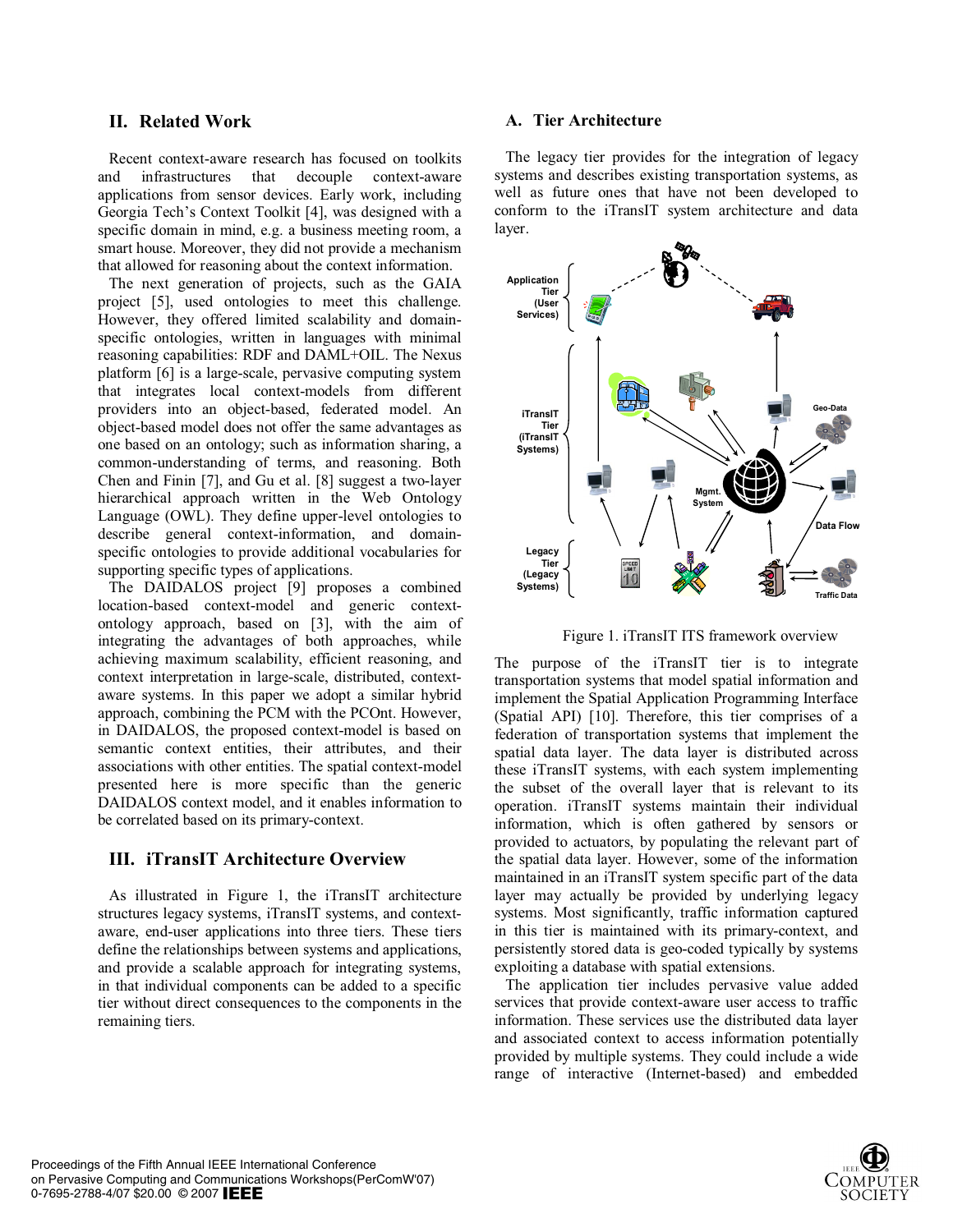control services, ranging from the monitoring of live and historical traffic information to the display of road network maps.

### **B. Common Spatial Data Layer**

The spatial data layer, common to all iTransIT systems, is comprised of a set of potentially distributed sub-layers and represents the central component of these systems. Individual iTransIT systems implement one or more of these sub-layers (or parts of sub-layers) and maintain the static, dynamic, live, or historical traffic data available in that sub-layer. For example, a system might implement a sub-layer describing the current weather conditions, while another sub-layer capturing intersection-based traffic volumes might be maintained by a different system.

### **IV. Primary-Context Model and Ontology**

ITS typically operate in highly dynamic environments with a large number of users and requests. The PCM provides a standard way for iTransIT systems to store, manage and share distributed information in a scalable manner, based on its primary-context. Pervasive transportation services may access this information using a common interface, the Spatial API. The PCOnt formally specifies the concepts that may be referred to by the PCM, and the relationships that hold between these concepts. A thorough representation of all domain knowledge is provided, which can then be used to reason about context information. All information captured in the iTransIT common spatial data layer is uniformly modelled using the PCM and is associated with a type defined by the PCOnt. The semantic meaning of information is derived from these types and how the types relate to each other.

#### **A. Primary-Context Model**

The PCM models all information according to primarycontext, allowing for cross-system correlation and querying. For example, a pervasive transportation service may submit a query to the iTransIT architecture, using the spatial API, requesting entities at a certain location that produce data within a particular timeframe. The objectbased PCM is shown in Figure 2. The root object of the PCM is a spatial object, which represents any entity in our environment. All spatial objects must be associated with an identity primary-context object. This classifies the type of the spatial object and its identifier (ID). Types will be discussed in detail in subsection B. An ID is exclusive within a certain type, so that the combination of both type and ID uniquely identifies an object in the iTransIT architecture. At least one name must also be affiliated with the object and a description may be added, if desired, to facilitate human-readable queries. Spatial objects also have a set of parameters associated with them, describing the modelled transportation information.



Figure 2. Primary-Context Model (PCM)

The PCM defines three different kinds of spatial objects: the system object, the real world object and the data object. They all inherit the properties of a spatial object, i.e. they must be associated with an identity primarycontext object and they have a set of parameters. System objects are used to model ITS along with their associated attributes, such as operational status or parent organisation. Examples of system objects might include a car parking system, a road weather system or a journey time estimator system. Real world objects represent physical entities in the environment, for instance vehicles, barometers, detector loops or traffic lights. Data objects model static or dynamic information regarding, or generated by, ITS, such as bus timetables or the number of available car parking spaces. The common spatial data layer is modelled using combinations of these objects, resulting in a homogenous representation of all information, which can be accessed using the Spatial API.

Whereas real world objects must be associated with a location primary-context object, system objects may or may not be. A location primary-context object defines a particular topographical position, where a real world object currently resides, or a topographical area to which a system object applies. Unlike topological approaches, in which geographical relationships between spatial objects are described explicitly, topographical models define relationships between spatial objects implicitly. This enables location primary-context objects to be defined autonomously by distributed iTransIT systems, without global knowledge of other existing objects. Pervasive transportation services can exploit this approach by querying for data based on topographical location and correlating the results.

Spatial context-information is modelled as a geometric shape, according to the OpenGIS standard, and defined by a sequence of coordinates based on a chosen, well-known

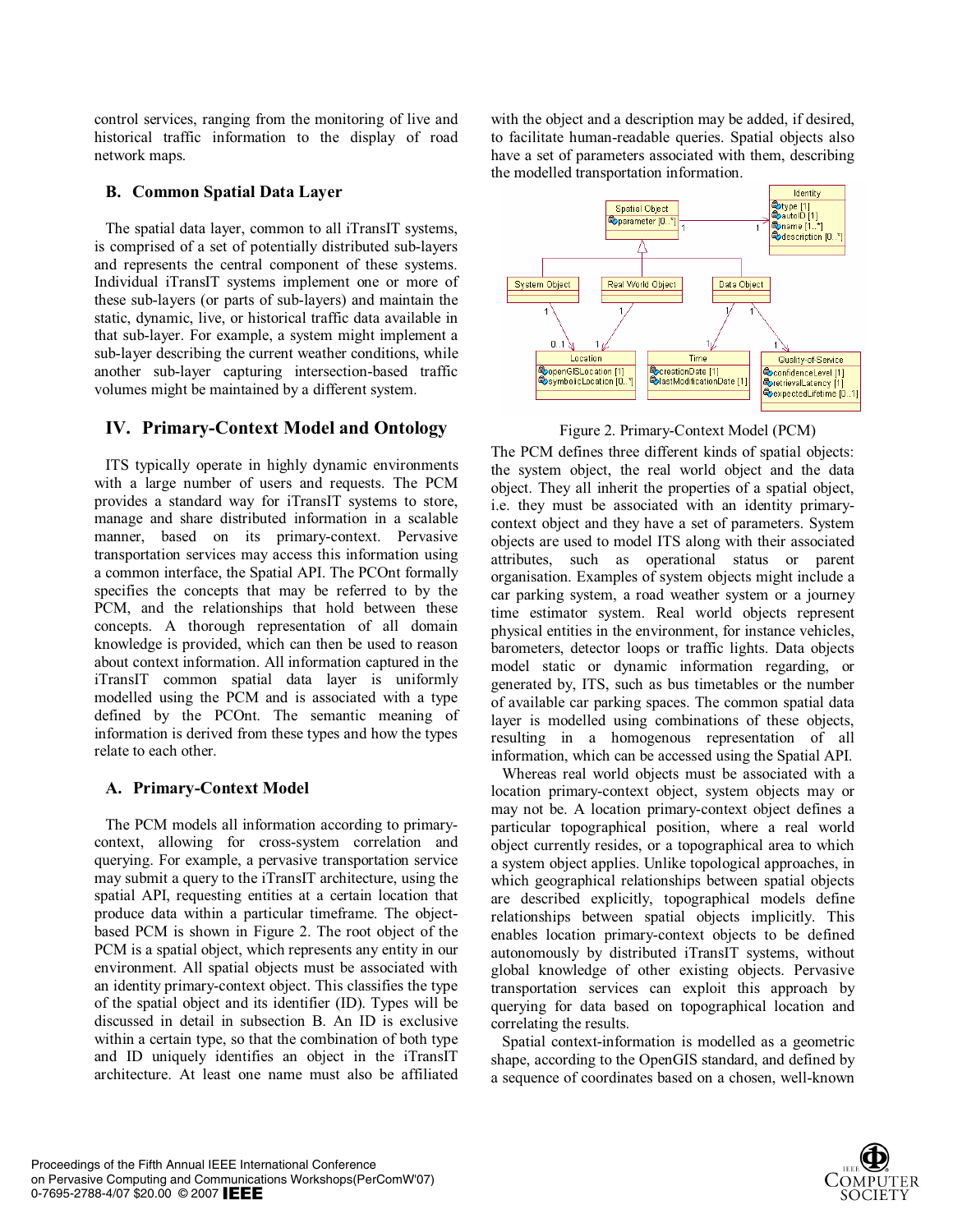coordinate system. As well as the geographic representation of a location, a symbolic description of a location may also be given. This allows for humanreadable queries and replies. For example, a polygon of coordinates may also be described by its symbolic location, namely: Stephens Green Park.



Figure 3. Combining Spatial Objects

Both time and quality of service primary-context objects must be associated with a data object. The time primarycontext object models temporal context in the form of creation date and last modification date. Quality of service is defined by the level of confidence in the accuracy of the captured data, the expected latency for retrieving the captured data, and the optional parameter, the expected duration that the data will be valid for. For dynamic, real-time environments, temporal context is important to categorise and choose relevant data.

Spatial objects may be combined with one another in the following way: a system object may contain other system objects, real world objects, and/or data objects; a real world object may contain other real world objects and/or data objects; a data object may contain other data objects. Possible combinations, as shown in Figure 3, are reflected in the PCM.

### **B. Primary-Context Ontology**

iTransIT systems and pervasive transportation services require access to a thorough representation of domain knowledge: the concepts that exist in the domain and the relationships that hold between them, so that they can interpret and reason about context information. The PCOnt explicitly defines concepts and relationships, pertaining to the transportation domain, in terms of the Web Ontology Language (OWL). This attaches semantic meaning to the context information and enables it to be machine interpretable, as well as human readable.

The PCOnt consists of global ontologies that are common to all iTransIT systems, and system ontologies that are associated with a particular system area, in accordance with the sub-layers of the common spatial

data layer. An example of a global ontology is the road network ontology, containing terms like 'motorway', 'road' and 'junction'. A car parking ontology is an example of a system ontology, which contains specific terms, such as 'car park', 'car parking space' and 'car park barrier'.

The root concepts of the PCOnt are spatial objects and primary-context, i.e. the OWL representation of the PCM. System objects, real world objects, and data objects are all formally defined, as well as location, identity, time, and quality of service primary-context. The relationships between spatial objects and primary-context are also explicitly outlined.

The type of a spatial object, classified by its identity primary-context object, must be a valid concept in the PCOnt. A concept is defined in terms of its relations to other concepts or datatypes. For example, consider the PCOnt extract depicted in Figure 4. The concept Bus is a subclass of Public Vehicle (and consequently also of Vehicle, Real World Object and Spatial Object), and is related to the Bus System concept through the property *hasBus*, the Route concept through the property *hasRoute*, and an integer datatype through the property *hasCapacity*. OWL also allows the addition of synonyms, such as bus/coach, tram/trolley, car/automobile.



#### Figure 4. PCOnt extract

Through this common representation scheme, all parties in the iTransIT architecture have a shared understanding of the transportation concepts and, based on this, can correlate information, distributed throughout the common spatial data layer, or can infer new information using the innate reasoning mechanisms of OWL. Checking the consistency of context, and deducing high-level, implicit context from low-level, explicit context are considered the two main goals of reasoning [11]. Consistency checking could occur, for example, when a car park is modelled as a real object, without being associated with a location primary-context object, and submitted to an iTransIT system. The iTransIT system would then check the validity of the object against the ontology, discover its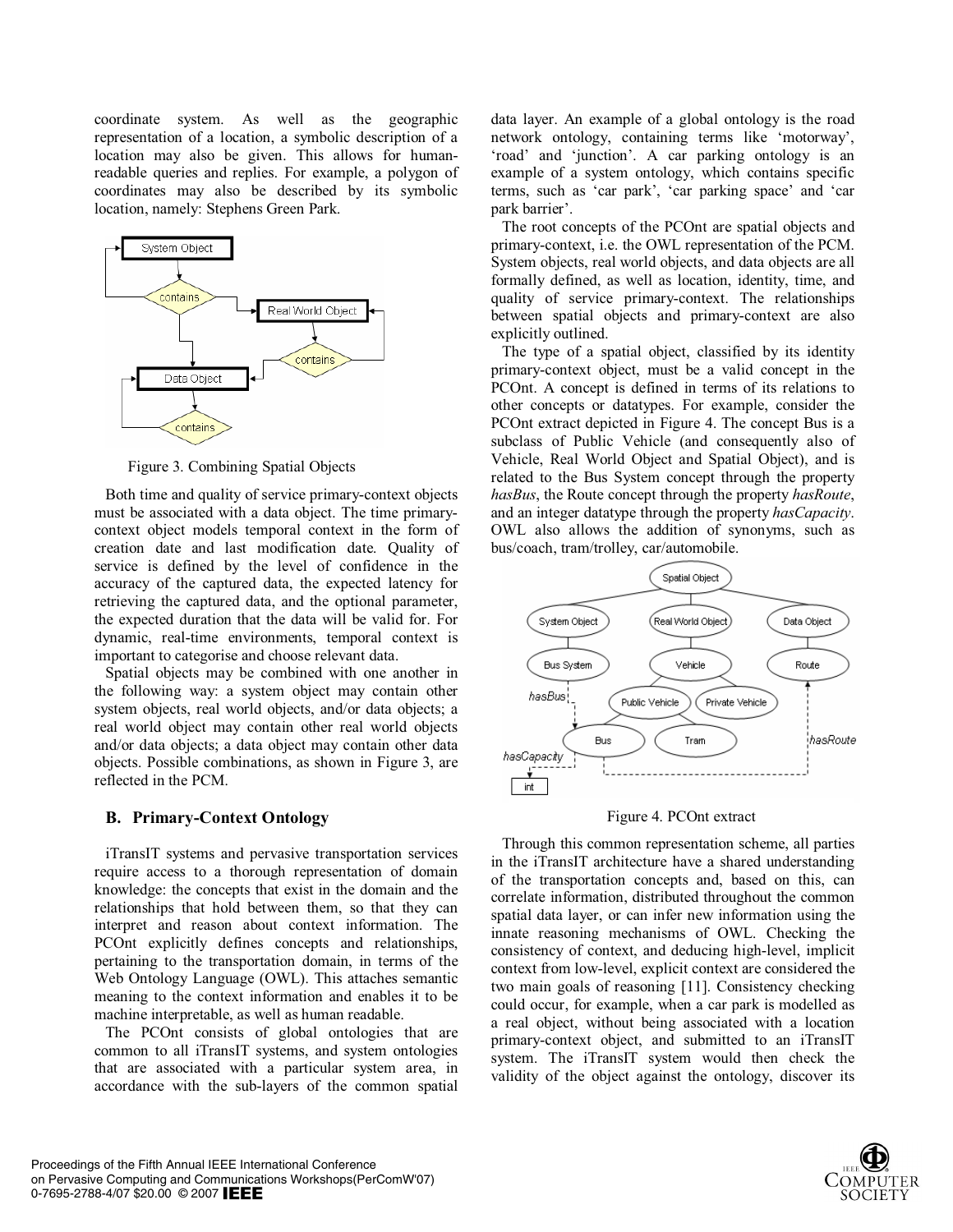inconsistency, and declare it as incompatible with the iTransIT architecture. An example of high-level contextinformation deduction is as follows: if *contains* is defined as an *owl:TransitiveProperty*, car park system A *contains* car park B, and car park B *contains* car park space C, it can be deduced that car park system A *contains* car park space C.

```
<?xml version="1.0" encoding="UTF-8"?>
<primaryContextModelObject>
    <real\ModdObiect>
       <identityContext>
         <name>RCS car park </name>
         <description > Royal College of Surgeons Car Park </description >
       </identityContext>
       <location Context>
         <openGISLocation>O 008 741</openGISLocation>
         <sumbolicLocation>St. Stephen's Green</sumbolicLocation>
         <symbolic Location> Dublin 2 </symbolic Location>
       </location Context>
       <data Obie ot>
         <identityContext>
            <type> NumberOfFreeSpaces <type>
            <auto ID>00085</auto ID>
            <name> Number of space's available in RCS</name>
         <MdentityContext>
         <time Context>
            <creationDate>2006-09-25T19:25Z</creationDate></
            <lastModificationDate>2006-09-25T19:25Z</lastModificationDate>
         < kime Context>
         <qualityOfServiceContext>
            <confidenceLevel>80 </confidenceLevel>
            KretrievalLaten.cy> 5 KiretrievalLatency>
            <expected Lifetime> 40 </expected Lifetime>
         <ApualityOfServiceContext>
            <parameter>
               <name>NumberOfFreeSpaces</name>
               <type>int<type>
               <value>24</value>
            </parameter>
       </dataObject>
    </he alWorld Object>
</primaryContextModelObject>
```
Figure 5. PCM object in the car park system,

modelling a car park

#### **V. Assessment**

The feasibility of representing ITS in terms of the PCM and PCOnt has been assessed by modelling a pervasive transportation service scenario. The scenario involves a smart parking space locator service that dynamically pinpoints the nearest car park, with an available car parking space, to a user. The vehicle is then informed of the location of this car park and guides the user accordingly. This scenario demonstrates a combined approach to manage, define, and reason about context information, involving context models and ontologies.

The outlined scenario uses information provided by a car park system and a vehicle positioning system. Figure 5 demonstrates how such system information can be modelled using the PCM in the XML language. Some parameters have been omitted to allow for a more concise diagram. This object-oriented model is used to communicate information, based on primary-context,

between systems and between systems and services. The PCOnt defines the valid object types and their structure.

Figure 6 shows an extract of the PCOnt used by the car park system, written in the Protégé tool. The PCM objects' structure is formalised through ontology restrictions, such as the existential restriction placed on the car park system object, stating that it must be associated with at least one car park real world object: ∃ *contains CarPark*.

### **VI. Conclusions & Future Work**

In order for pervasive transportation services to become a reality, a standard way to model context-information from heterogeneous ITS has to be established.

This paper presented a combined modelling approach, involving traditional context-modelling techniques, and ontologies. Distributed context-information is modelled using the PCM, which represents data based on its primary-context: location, identity, time and quality of service, allowing the information to be managed, stored, shared, and accessed in a scalable manner. The PCOnt provides a thorough representation of the transportation domain, enabling the correlation of data from independent sources and the deduction of high-level, implicit context

from low-level, explicit context.

A smart parking space locator service has been modelled using the PCM, in terms of the PCOnt, in order to assess the feasibility of our combined approach. This scenario demonstrates that context information originating in distributed,

autonomous sources can be represented using a common data model and structured following a common ontology, resulting in data that can be shared, associated, merged, or reasoned about.

In future work, we



Figure 6. PCOnt extract used

by the car park system

intend to extend the PCOnt to include more sub-layers of iTransIT's common spatial data layer, and to create an entire proof-of-concept service that implements the PCM